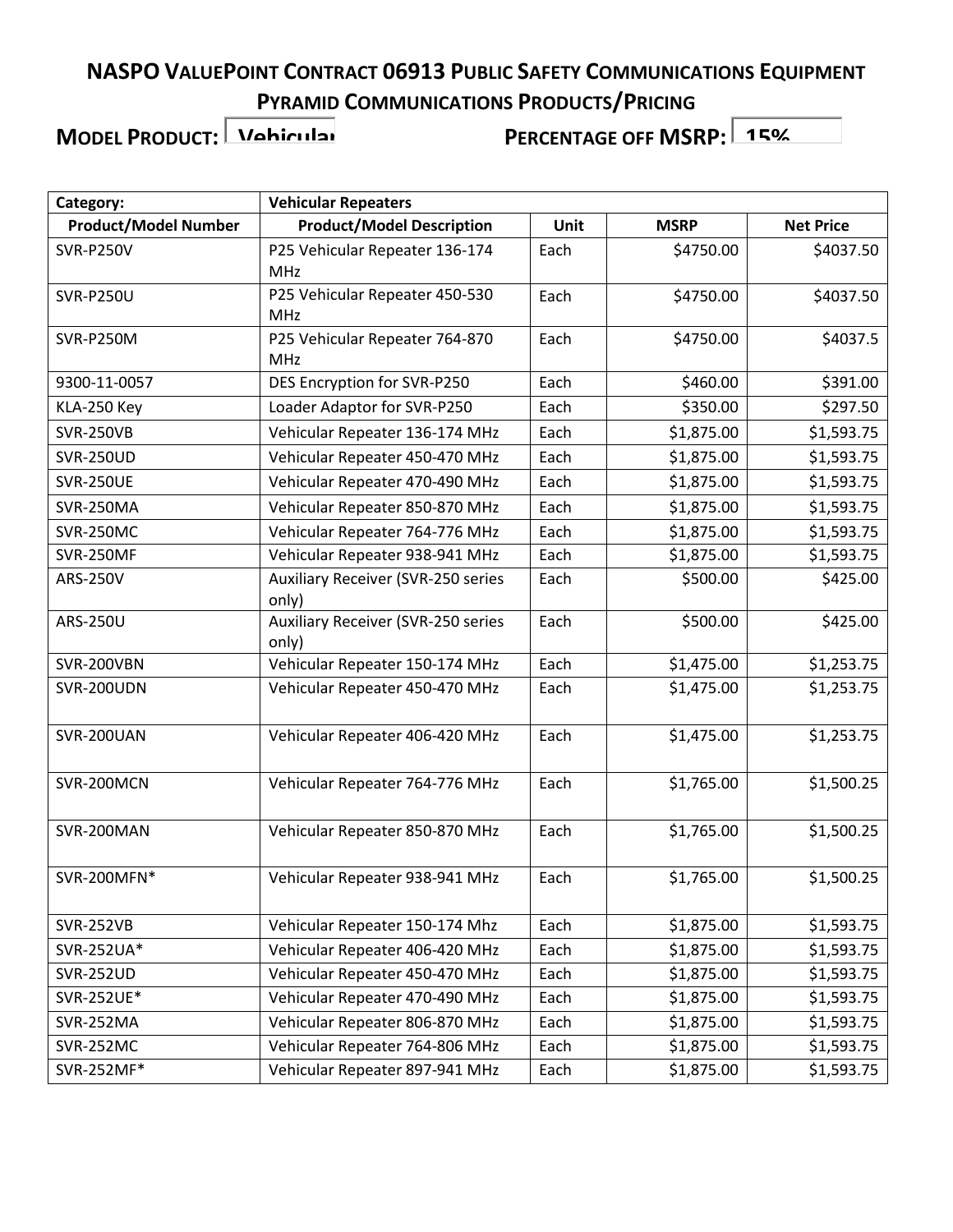**MODEL PRODUCT: Vehicular**

| Housing and Power Supply for SVR-<br>252 Full Duplex Repeater                             | Each                                                                | \$400.00 | \$340.00             |
|-------------------------------------------------------------------------------------------|---------------------------------------------------------------------|----------|----------------------|
| SVR Interface to LightSquared G2<br>Satellite Phone (when ordered with<br>Pyramid SVR)    | Each                                                                | \$150.00 | \$127.50             |
| SVR Interface to LightSquared G2<br>Satellite Phone (when ordered<br>without Pyramid SVR) | Each                                                                | \$250.00 | \$212.50             |
| Remote Channel Selector (Contact<br>Pyramid for Mobile Compatibility)                     | Each                                                                | \$150.00 | \$127.50             |
| <b>Remote Channel Selector for Harris</b><br><b>Orion Mobile</b>                          | Each                                                                | \$250.00 | \$212.50             |
| Remote Channel Selector for Harris<br>7100 Mobile                                         | Each                                                                | \$250.00 | \$212.50             |
| <b>Automatic Gain Control Module for</b><br>Harris M7100 Mobile                           | Each                                                                | \$250.00 | \$212.50             |
| Narrowband Conversion Kit                                                                 | Each                                                                | \$125.00 | \$106.25             |
| <b>Factory Narrowband Conversion</b><br>(includes free UPS Ground return<br>shipping)     | Each                                                                | \$250.00 | \$212.50             |
| 10' blunt cut cable with DB15F<br>(included with SVR-250 / 252/P250)                      | Each                                                                | \$17.00  | \$14.45              |
| Kenwood TK-6110 Interface Cable                                                           | Each                                                                | \$100.00 | \$85.00              |
| Kenwood TK-X160 Interface Cable                                                           | Each                                                                | \$100.00 | \$85.00              |
| Kenwood TK-X30 (TK-630 / 730 /<br>830) Series Interface Cable                             | Each                                                                | \$100.00 | \$85.00              |
| Kenwood TK-X40 Series Interface<br>Cable                                                  | Each                                                                | \$100.00 | \$85.00              |
| Cable                                                                                     |                                                                     |          | \$85.00              |
| Kenwood TK-X80 Series Interface<br>Cable                                                  | Each                                                                | \$100.00 | \$85.00              |
| Cable (Light Grey)                                                                        | Each                                                                |          | \$85.00              |
| Kenwood TK-5x10, TK-5x20, TK-<br>x180, NX-x00 Series Interface Cable                      | Each                                                                | \$100.00 | \$85.00              |
| Harris M7300 Interface Cable                                                              | Each                                                                | \$100.00 | \$85.00              |
| Harris Orion Dual Band / M7100<br>Interface Cable 6' (DB15F to DB37)                      | Each                                                                | \$100.00 | \$85.00              |
|                                                                                           | Kenwood TK-X60G Series Interface<br>Kenwood TK-X90 Series Interface | Each     | \$100.00<br>\$100.00 |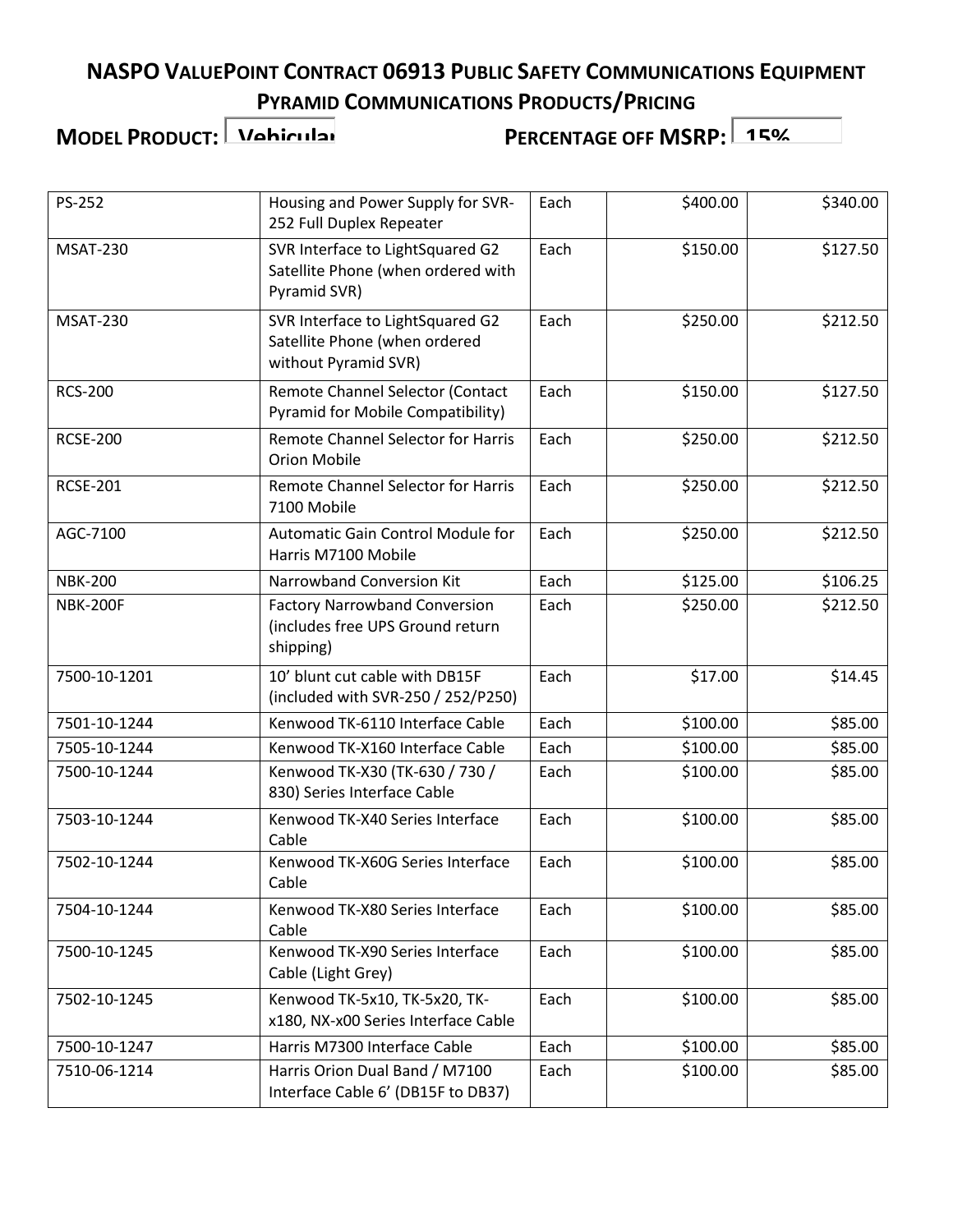**MODEL PRODUCT: Vehicular**

| 7500-06-1214 | Harris Orion Single Band Interface<br>Cable 6' (DB15F to DB37)                | Each | \$100.00 | \$85.00  |
|--------------|-------------------------------------------------------------------------------|------|----------|----------|
| 7500-10-1211 | Tait TM Series Interface Cable                                                | Each | \$150.00 | \$127.50 |
| 7501-10-1293 | Motorola CDM/Radius Series<br><b>Interface Cable</b>                          | Each | \$100.00 | \$85.00  |
| 7505-10-1213 | Motorola MCS-2000 DB25 (Smart<br>Cable)                                       | Each | \$150.00 | \$127.50 |
| 7515-10-1245 | Motorola Astro Spectra High Power<br>DB25 (Smart Cable)                       | Each | \$150.00 | \$127.50 |
| 7505-10-1212 | Motorola Astro Spectra Low Power<br>DB15 (Smart Cable)                        | Each | \$150.00 | \$127.50 |
| 7500-10-1292 | Motorola XPR Series Interface Cable                                           | Each | \$100.00 | \$85.00  |
| 7506-10-1294 | Motorola APX Series Mid/Low<br>Power DB26 (Smart Cable)                       | Each | \$150.00 | \$127.50 |
| 7506-10-1245 | Motorola APX Series High Power<br>Dual Gender Power DB25 (Smart<br>Cable)     | Each | \$150.00 | \$127.50 |
| 7505-10-1294 | Motorola XTL-5000/2500 Mid/Low<br>Power DB26 (Smart Cable)                    | Each | \$150.00 | \$127.50 |
| 7505-10-1245 | Motorola XTL-5000/2500 / PM1500<br>High Pwr Dual Gender DB25 (Smart<br>Cable) | Each | \$150.00 | \$127.50 |
| 7500-10-1211 | Tait TM Series Interface Cable                                                | Each | \$100.00 | \$85.00  |
| 7500-10-1001 | 10' blunt cut cable with DB9F<br>(included with SVR-200)                      | Each | \$17.00  | \$14.45  |
| 7553-10-1045 | EF Johnson 5300 Interface Cable<br>(Dark Gray)                                | Each | \$100.00 | \$85.00  |
| 7501-10-1044 | Kenwood TK-6110 Interface Cable                                               | Each | \$100.00 | \$85.00  |
| 7505-10-1044 | Kenwood TK-X160 Interface Cable                                               | Each | \$100.00 | \$85.00  |
| 7500-10-1044 | Kenwood TK-X30 (TK-630 / 730 /<br>830) Series Interface Cable                 | Each | \$100.00 | \$85.00  |
| 7503-10-1044 | Kenwood TK-X40 Series Interface<br>Cable                                      | Each | \$100.00 | \$85.00  |
| 7502-10-1044 | Kenwood TK-X60G Series Interface<br>Cable                                     | Each | \$100.00 | \$85.00  |
| 7504-10-1044 | Kenwood TK-X80 Series Interface<br>Cable                                      | Each | \$100.00 | \$85.00  |
| 7500-10-1045 | Kenwood TK-X90 Series Interface<br>Cable (Black)                              | Each | \$100.00 | \$85.00  |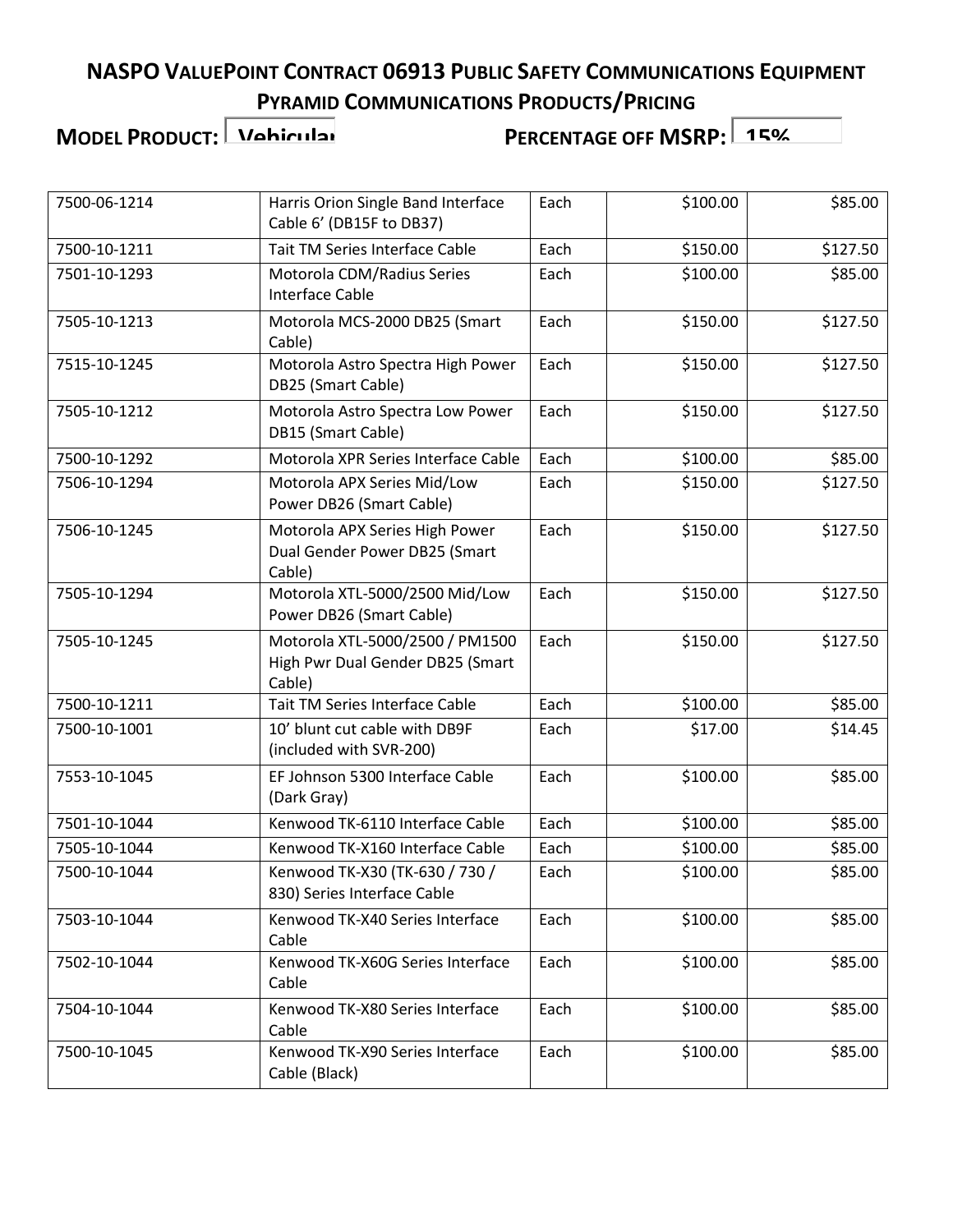**MODEL PRODUCT: Vehicular**

| 7502-10-1045 | Kenwood TK-5x10, TK-5x20, TK-<br>x180, NX-x00 Series Interface Cable          | Each | \$100.00 | \$85.00  |
|--------------|-------------------------------------------------------------------------------|------|----------|----------|
| 7500-10-1047 | Harris M7300 Interface Cable                                                  | Each | \$100.00 | \$85.00  |
| 7510-06-1014 | Harris Orion Dual Band / M7100<br>Interface Cable 6' (DB9F to DB37)           | Each | \$100.00 | \$85.00  |
| 7500-06-1014 | Harris Orion Single Band Interface<br>Cable 6' (DB9F to DB37)                 | Each | \$100.00 | \$85.00  |
| 7501-10-1093 | Motorola CDM/Radius Series<br><b>Interface Cable</b>                          | Each | \$100.00 | \$85.00  |
| 7500-10-1092 | Motorola XPR Series Interface Cable                                           | Each | \$100.00 | \$85.00  |
| 7505-10-1013 | Motorola MCS-2000 DB25 (Smart<br>Cable)                                       | Each | \$150.00 | \$127.50 |
| 7515-10-1045 | Motorola Astro Spectra High Power<br>DB25 (Smart Cable)                       | Each | \$150.00 | \$127.50 |
| 7505-10-1012 | Motorola Astro Spectra Low Power<br>DB15 (Smart Cable)                        | Each | \$150.00 | \$127.50 |
| 7506-10-1094 | Motorola APX Series Mid/Low<br>Power DB26 (Smart Cable)                       | Each | \$150.00 | \$127.50 |
| 7506-10-1045 | Motorola APX Series High Power<br>Dual Gender Power DB25 (Smart<br>Cable)     | Each | \$150.00 | \$127.50 |
| 7505-10-1094 | Motorola XTL-5000/2500 Mid/Low<br>Power DB26 (Smart Cable)                    | Each | \$150.00 | \$127.50 |
| 7505-10-1045 | Motorola XTL-5000/2500 / PM1500<br>High Pwr Dual Gender DB25 (Smart<br>Cable) | Each | \$150.00 | \$127.50 |
| 7500-10-1010 | Tait TM Series Interface Cable                                                | Each | \$100.00 | \$85.00  |
| MD-1606*     | Mobile Duplexer, 150-174MHz, 6<br>Cavity (Factory Tuned)                      | Each | \$425.00 | \$361.25 |
| MD-4606*     | Mobile Duplexer, 450-470MHz, 6<br>Cavity (Factory Tuned)                      | Each | \$425.00 | \$361.25 |
| MD-8606*     | Mobile Duplexer, 806-870MHz, 6<br>Cavity (Factory Tuned)                      | Each | \$425.00 | \$361.25 |
| BPF-1604*    | Pre-selector, 150-174 MHz (Factory<br>Tuned)                                  | Each | \$350.00 | \$297.50 |
| BPF-7704*    | Pre-selector, 770 MHz, (Factory<br>Tuned)                                     | Each | \$350.00 | \$297.50 |
| BPF-8604*    | Pre-selector, 860 MHz, (Factory<br>Tuned)                                     | Each | \$350.00 | \$297.50 |